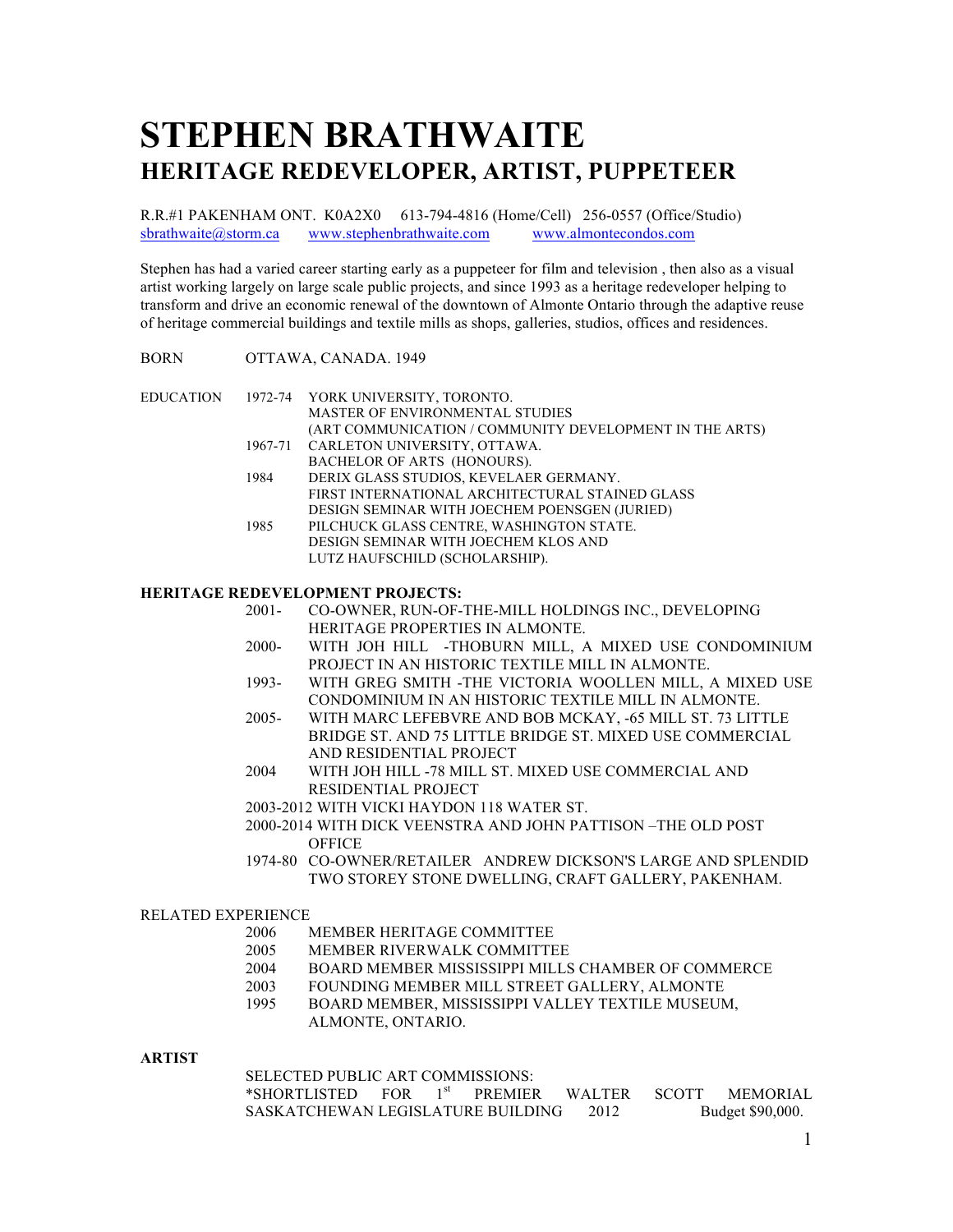\*DONOR WALL, NORTH LANARK HEALTH CENTRE, MULTI LAYER GLASS, DRILLED AND BOLTED. 2012 Budget \$10,000. \*DONOR WALLS, ARNPRIOR GENERAL HOSPITAL, SAND ETCHED PLATE GLASS, TWO LAYERS DRILLED AND BOLTED. 2011 and 2012 Budget \$14,000. \*"REGINA LACE", CITY HALL REGINA, BRONZE AND COR-TEN STEEL 2009. WITH DOUG BAMFORD Budget \$250,000. \*"STILT WALKERS", WEST CARLETON COMMUNITY CENTRE, BRONZE, CITY OF OTTAWA, 2008 Budget \$46,000. \*DONOR WALL, ALMONTE GENERAL HOSPITAL, PLATE GLASS AND ETCHED STAINED GLASS, BOLTED. 2008 Budget \$25,000. \*"NORTH IS FREEDOM", NORTH HALIFAX MEMORIAL LIBRARY, BRONZE AND STEEL, WITH DOUG BAMFORD, CITY OF HALIFAX 2008. Budget \$100,000. \*"LEGACY", COUNTY OF LANARK MILLENNIUM STAINED GLASS PANELS REGIONAL COMPETITION. 1999. Budget \$12,000. \* "JUSTICE", CAST PAPER. DEPARTMENT OF JUSTICE, OTTAWA WITH JENNIFER RYDER-JONES 1998. Budget \$10,000. \*EIGHT SCULPTURAL LIGHT FIXTURES FOR THE GLOUCESTER PUBLIC LIBRARY. CAST PAPER AND HALOGEN LIGHTING. 1996. \*GLASS PANELS FOR THE CANADIAN CONSULATE IN CHICAGO 1995. \*"IN THE BALANCE", ATRIUM SCULPTURE, NORTH BAY COURTHOUSE AND LAW LIBRARY. (PROVINCIAL COMPETITION) 1993. Budget \$47,000. \*CAST GLASS TABLE, THE CANADIAN PAVILLION EXPO'93 SEOUL, KOREA. \*"SHELTER/TISSAGE", THE NATIONAL CAPITAL COMMISSION'S LEGACY SCULPTURE FOR CANADA 125. (NATIONAL COMPETITION). Budget \$120,000. \*COMMEMORATIVE PLAQUE MARKING CANADA DAY 1992 FOR OTTAWA-CARLETON AND THE OUTOUAIS (INVITED) \*FOUR CAST GLASS TABLES FOR THE CANADIAN PAVILLION EXPO'92 SEVILLE (INVITED) NOW IN CANADIAN EMBASSY IN WASHINGTON. \*WITH DALE DUNNING, TWO SCULPTURAL TABLES FOR THE CANADIAN CONSULATE, OSAKA (INVITED). \*"SHUTTERS", GLASS AND STEEL MURAL. SANDY HILL COMMUNITY CENTRE, OTTAWA (REGIONAL COMPETITION) \*"STRATHCONA'S FOLLY", CHILDREN'S PLAY AREA USING REAL PIECES OF LOCAL ARCHITECTURAL HISTORY,OTTAWA 1992 \*"STRUCTURE", CAST GLASS, STEEL AND GRANITE SCULPTURE OTTAWA- CARLETON CENTRE (NATIONAL COMPETITION). 1992 \*"FAMILY PORTRAIT", EXTERIOR WALL MURAL, OTTAWA-CARLETON CENTRE (NATIONAL COMPETITION). 1992 \*"HEAVENLY MUSIC" WITH LUTZ HAUFSCHILD, UNIVERSITY OF TORONTO MUSIC LIBRARY, (INVITED).

#### CHURCH COMMISSIONS

\*ZION UNITED CHURCH, MEMORIAL WINDOWS, PAKENHAM. \*ST. PAUL'S ANGLICAN CHURCH, MEMORIAL WINDOWS, KANATA. \*ST.PAUL'S UNITED CHURCH, BRAMPTON.

#### CORPORATE COMMISSIONS

\*INTERIOR GLASS WALL, TECHNICA SOFTWARE, ALMONTE. 2002. \*TWO PAINTED MURALS AND A SERIES OF WHIMSICAL PLASTER BUSTS (WITH PHILLIP CRAIG,DIANE CRAIG, PETER CUNNINGHAM) FOR THE PALLADIUM (COREL CENTRE), OTTAWA. 1996. \*INTERIOR GLASS WALLS, FULCRUM TECHNOLOGIES, OTTAWA. 1995.

## ARTWORK COMMISSIONED AS AWARDS

\*LANARK COUNTY AWARDS OF EXCELLENCE 2008- \*BELL CANADA, 125TH ANNIVERSARY HEROES AWARDS, 2005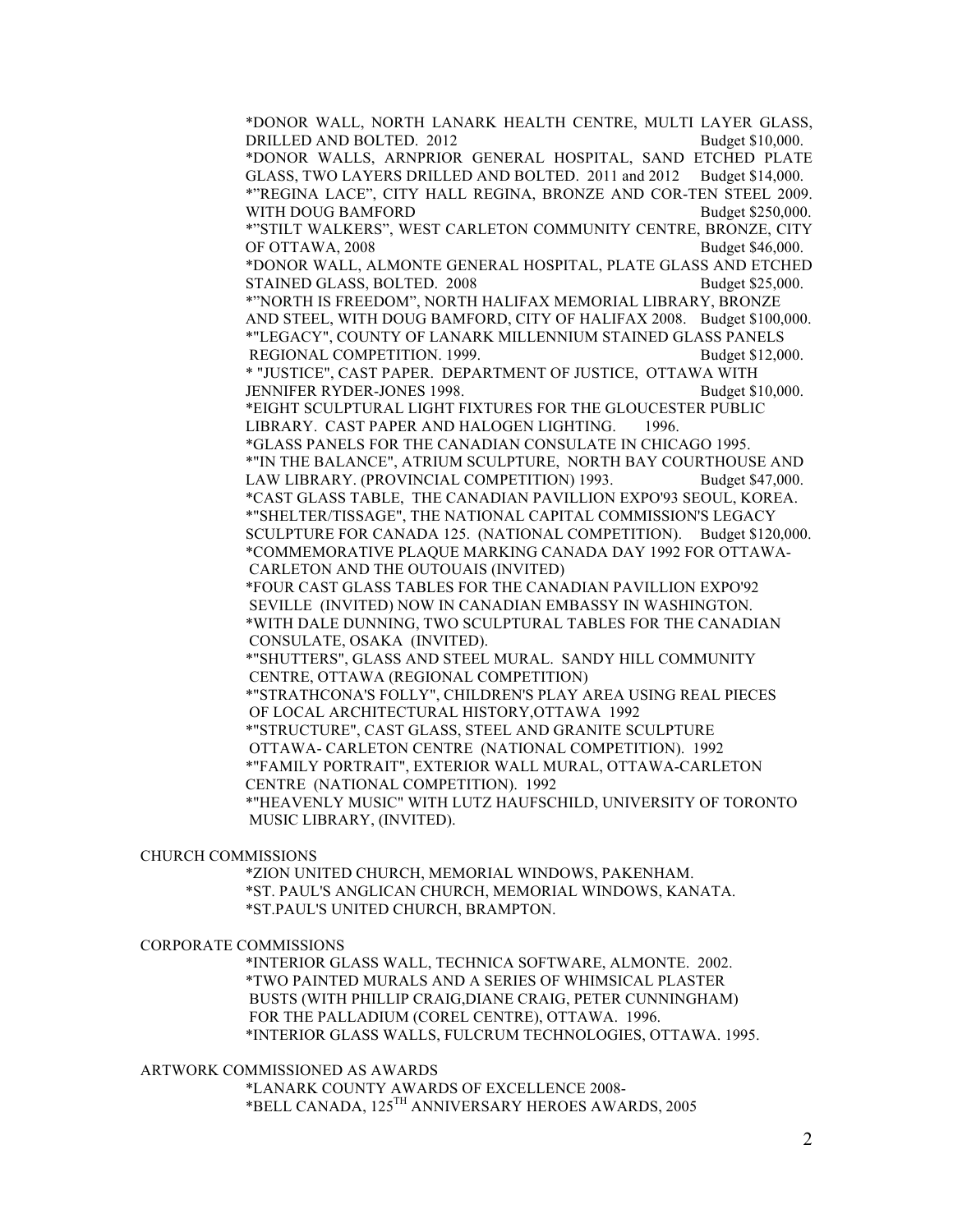\*CLIENT AWARDS, UNISOURCE PAPER PRODUCTS. OTTAWA 1998. \*ACHIEVEMENT AWARDS, KANATEK TECHNOLOGIES, KANATA 1996-2002. \*ACHIEVEMENT AWARDS, ATL PRODUCTS, CALIFORNIA 1997. \*GLASS SCREEN FOR COGNOS CORP. CORPORATE ACHIEVEMENT AWARD (REGIONAL COMPETITION) 1996. \*NATIONAL ARTS CENTRE'S AWARD FOR DISTIGUISHED CONTRIBUTION TO TOURING THE PERFORMING ARTS (INVITED 1992-2002) \*GOVERNOR GENERAL'S AWARD FOR OUTSTANDING ACHIEVEMENT IN THE PERFORMING ARTS (INVITED 1992-2002). EXHIBITIONS 2003 ELARTEDELASVIDIERAS, MONASTIR SANTA MARIA DE LA VALLDIGNA, SIMAT DE VALLDIGNA, SPAIN 1999-2002 TEL PAZ GALLERY, KANATA. 1998 CANADIAN CLAY AND GLASS GALLERY, WATERLOO 1998 SATTLER STUDIO GALLERY, HALIFAX 1998 SATTLER STUDIO GALLERY, MUNICH, GERMANY 1997 CENTRE DE VITRAIL DE CHARTRES, CHARTRES, FRANCE. 1995 VICTORIA WOOLLEN MILL GALLERY, ALMONTE. 1994 CANADIAN CLAY AND GLASS GALLERY, WATERLOO. 1993 ELENA LEE GALLERY, MONTREAL. 1993 ARTS COURT, OTTAWA. 1993 ACCENTS GALLERY, OTTAWA. 1993 PHILLIP VAN LEEUWEN FURNITURE GALLERY, OTTAWA. 1992 ACCENTS GALLERY, OTTAWA. 1992 EVERGREEN, MUSEUM OF NATURAL SCIENCE, OTTAWA. 1992 GLASS ART GALLERY, TORONTO. 1991 DESIGN BY COMMISSION, HARBOURFRONT, TORONTO. 1991 IDEX, TORONTO. 1991 DERIX STUDIO GALLERY, FRANKFURT, GERMANY. 1990 ART ZONE, TORONTO. 1987 GOETHE INSTITUTE, TORONTO. 1986 KOFFLER GALLERY, TORONTO. 1986 DESIGN BY COMMISSION, HARBOURFRONT, TORONTO. 1986 GLASS ART GALLERY, TORONTO. 1984 DESIGN BY COMMISSION, HARBOURFRONT, TORONTO. 1981 HIBERNA GALLERY, OTTAWA. 1980 ANDREW DICKSON'S GALLERY, PAKENHAM. 1979 ANDREW DICKSON'S GALLERY, PAKENHAM. 1978 ANDREW DICKSON'S GALLERY, PAKENHAM. 1975 VISUAL ARTS SURVEY EXHIBITION #1, OTTAWA. IN THE COLLECTION OF THE CANADIAN CLAY AND GLASS MUSEUM, WATERLOO. RELATED EXPERIENCE 1994-5 COMMITTEE MEMBER, ONTARIO ARTS COUNCIL, CRAFTSMAN'S GRANT EVALUATION PROGRAM. 1986- JUROR -THE ONTARIO ARTS COUNCIL -THE CITY OF OTTAWA PUBLIC ART PROGRAM -THE REGIONAL MUNICIPALITY OF OTTAWA-CARLETON. 1983-95 BOARD MEMBER, ARTISTS IN STAINED GLASS 1974- WORKSHOP INSTRUCTOR.

- 1993 SPEAKER AT THE CANADIAN CLAY AND GLASS GALLERY.
- 1993 SPEAKER AT THE WORLD GLASS CONGRESS, NASHVILLE.
- 1992 SPEAKER AT THE WORLD GLASS CONGRESS, RENO.
- 1991 SPEAKER AT THE ENVIRONMENTAL GLASS CONFERENCE, MONTREAL.
- 1985-89 CHAIRMAN, ONTARIO CRAFTS COUNCIL, CRAFTSMAN'S ADVISORY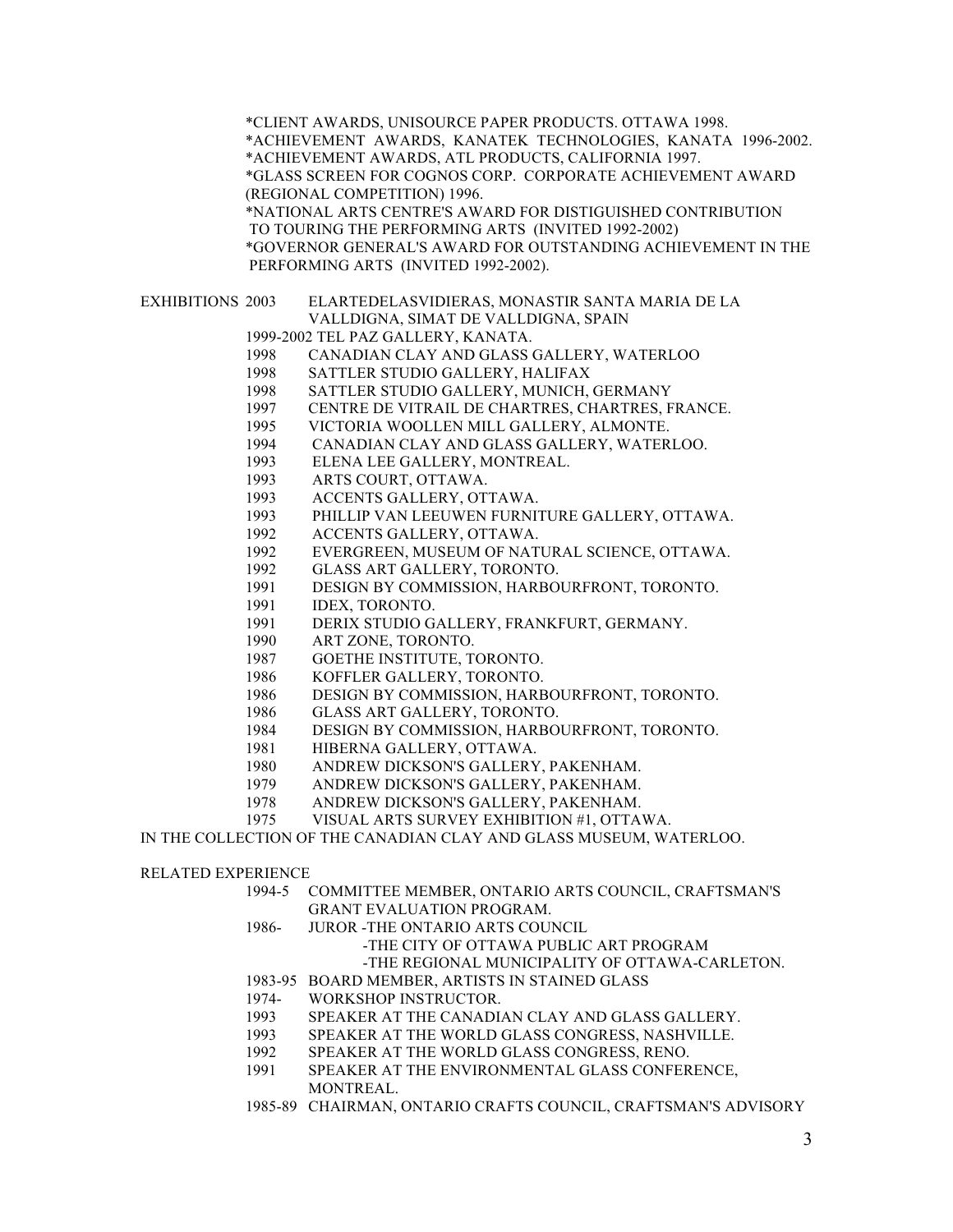COMMITTEE.

1982-89 BOARD MEMBER, ONTARIO CRAFTS COUNCIL

#### **PUPPETEER**

TV SERIES:

2010 "TATI'S HOTEL" TVO, CITV, PRINCIPAL PERFOREMER "ALEXANDER".

2006 "WILBUR" CBC, U.S. DISCOVERY-KIDS

2000 "SESAME PARK" CBC

1997-99 "NODDY" BBC WORLDWIDE, CATALYST ENTERTAINMENT.

1997-00 "FREAKY STORIES" YTV, DECODE ENTERTAINMENT.

1993-96 "GROUNDLING MARSH" YTV, DISNEY, PORTFOLIO/ J. DELMAGE PROD.

PRINCIPAL PERFORMER "MUD".

WINNER -BRONZE MEDAL, NEW YORK FESTIVALS 1995 BEST CHILDREN'S SERIES.

WINNER -GOLD MEDAL, NEW YORK FESTIVALS 1994 BEST ART DIRECTION

NOMINEE -GEMINI 1995 BEST WRITING, CHILDREN'S PROGRAM. NOMINEE -GEMINI 1997 BEST CHILDREN'S PROGRAM.

1995 "REPTILLA OPERA" DESCLEZ PROD., PRINCIPAL "BABY RAGOU" (PILOT).

1995 "FREAKY STORIES" YTV, (PILOT).

1994 "WACKY PALMS" OWL TV, PRINCIPAL PERFORMER "RAOUL, POPS"(PILOT). 1987-94 "UNDER THE UMBRELLA TREE" CBC/DISNEY, NOMINATED FOR AN EMMY, NOMINATED FOR A GEMINI AWARD- BEST CHILDREN'S PROGRAM.

PRINCIPAL PERFORMER "JACOB".

1990-93 "BOOKMICE" TVO, PRINCIPAL PERFORMER "EXIT".

1989 "MAGIC LIBRARY" TVO.

1988 "ART'S PLACE" TVO.

1987 "PICOLI ET MIRABEAU" TVO (PILOT).

1987 "BATS" NOREEN YOUNG PRODUCTIONS (PILOT)

1986-87 "TALES FROM THE BLUE CRYSTAL" TVO.

1984-85 "TELEFRANCAIS" TVO.

1983-87 "WHAT'S NEW" CBC.

- 1982 "CALLING ALL SAFETY SCOUTS" TVO.
- 1981 "WE LIVE NEXT DOOR" TVO.
- 1967-74 "HI DIDDLE DAY" CBC.

1969 "BOX AND COMPANY" CRAWLEY FILMS (PILOT).

FEATURES:

- 1998 "THE BRIDE OF CHUCKY", UNIVERSAL
- 1994 "THE SANTA CLAUSE", DISNEY.
- 1987 "A MUPPET FAMILY CHRISTMAS", HENSON AND ASSOC.
- 1986 "THE CHRISTMAS TOY", HENSON AND ASSOC.
- 1984 "FOLLOW THAT BIRD", WARNER BROS.

# **AWARDS** 2003 CANADA COUNCIL TRAVEL GRANT

- For exhibition in Spain
- 2001 MISSIPPI MILLS CULTURAL ACHIEVEMENT AWARD
- 1997 CANADA COUNCIL GRANT FOR COLLECTIVES re the exhibition in Chartres
- 1997 CRAFTSMAN'S GRANT, ONTARIO ARTS COUNCIL.
- 1994 CRAFTSMAN'S GRANT, ONTARIO ARTS COUNCIL.
- 1992 MATERIALS ASSISTANCE GRANT, ONTARIO ARTS COUNCIL.
- 1991 CRAFTSMAN'S GRANT, ONTARIO ARTS COUNCIL.
- 1985 CRAFTSMAN'S GRANT, ONTARIO ARTS COUNCIL.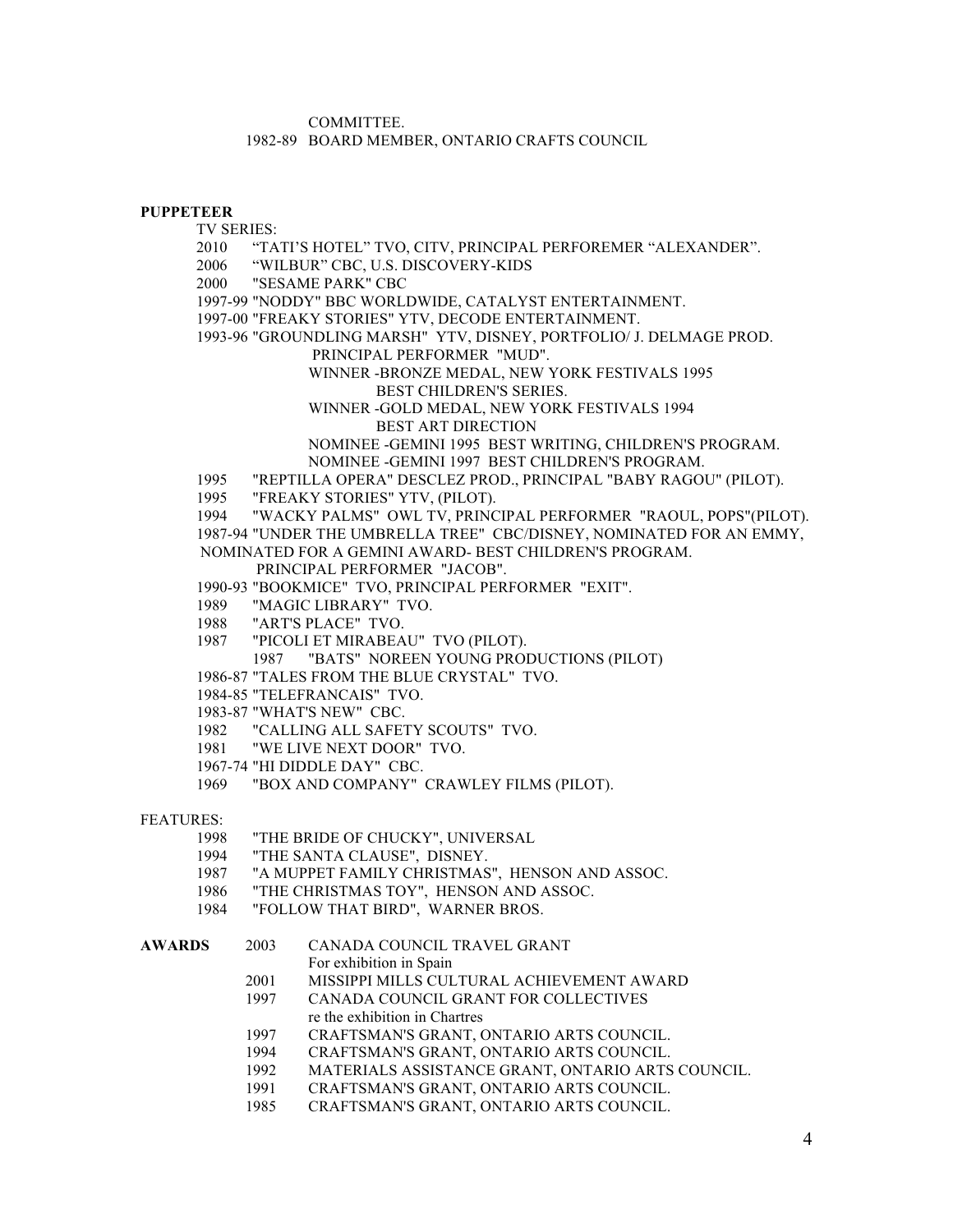#### **PUBLICATIONS**

ELARTEDELASVIDRIERAS,EXPOSICIO INTERNATIONAL, DANIEL CUNAT SERRA, 2003 ARCHITECTURAL GLASS ART, ANDREW MOORE. 1998. KUNST AUS GLAS IN DER ARCHITECTUR, DERIX STUDIO, 1991. Various articles in; NEUES GLAS PROFESSIONAL STAINED GLASS OF AMERICA. GLASS ART MAGAZINE. THE LEADLINE. ONTARIO CRAFT. CRAFTSNEWS. TORONTO LIFE. TORONTO MAGAZINE. OTTAWA CITIZEN. OTTAWA REVIEW. OTTAWA INTERIORS. OTTAWA BUSINESS JOURNAL EN ROUTE MAGAZINE Has been the subject of various radio and television profiles; ROCKBURN & CO. (CBC-TV) REGIONAL CONTACT (CJOH-TV) PETER GERMOTT'S STUDIO (CHRO-TV) METRO (CBOT-TV) IN TOWN AND OUT (CBC-RADIO) RADIO NOON (CBC-RADIO) PART OF THE CANADIAN PRESENTATION AT THE INTERNATIONAL CONFERENCE ON ARCHITECTURAL GLASS ART IN ICELAND 2005

## **ARTS DEVELOPMENT/RESEARCH**

- 1983 DEVELOP CHILDREN'S TV SERIES PROPOSALS, FOR NOREEN YOUNG PRODUCTIONS
- 1982 DEVELOP SERIES PROPOSAL, "ON CREATIVITY", FOR TVONTARIO
- 1981 DEVELOP SUMMER SCHOOL, MUNICIPAL ARTS COUNCIL, COLLEGE GALLERY, PART-TIME CREDIT CRAFT PROGRAM, FOR ST.LAWRENCE COLLEGE, BROCKVILLE.
- 1977 RESEARCH FEASIBILITY OF SUMMER SCHOOL LOCATED IN WESTPORT FOR ST.LAWRENCE COLLEGE, BROCKVILLE.
- 1973 RESEARCHER, PROVINCIAL HANDCRAFT EDUCATION SURVEY FOR THE MINISTRY OF COMMUNITY AND SOCIAL SERVICES, ONTARIO. CO-ORDINATOR,"ART TREK", FOR THE MINISTRY OF COMMUNITY AND SOCIAL SERVICES, ONTARIO. 1973.

## **TEACHING EXPERIENCE**

(WORKSHOPS AND SEMINARS IN BOTH GLASS AND PUPPETRY) NUMEROUS INFORMAL WORKSHOPS AND SPEAKING ENGAGEMENTS

1991 UNIVERSITY OF OTTAWA, WORKSHOP FOR VISUAL ARTS SPECIALIST CERTIFICATE PROGRAM, FACULTY OF EDUCATION.